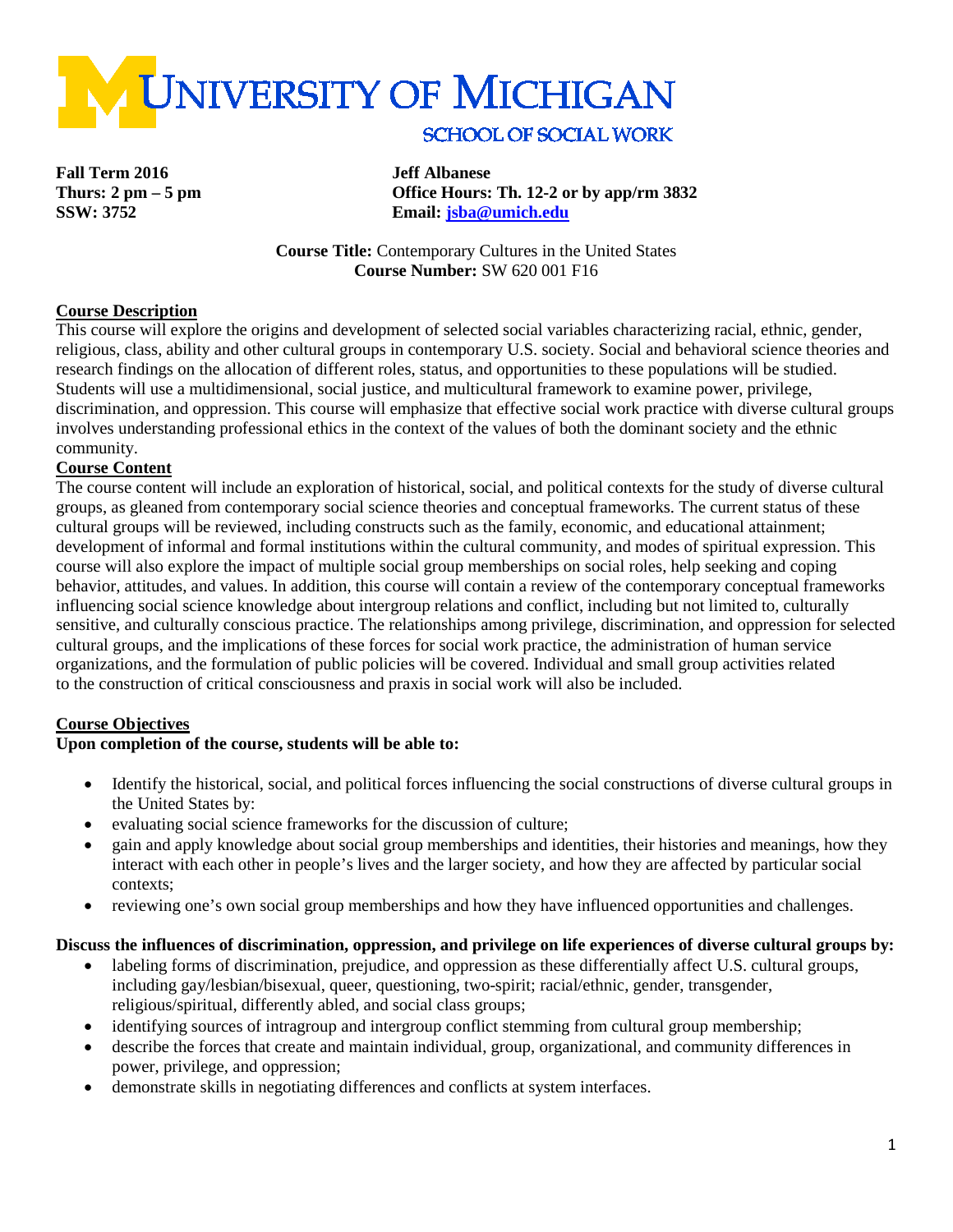**Review the characteristics of selected ethnic and racial groups in the United States and identify key variables to be considered by social workers attempting to work with these populations by:**

- examining historical, social, and political forces influencing the construct of family for these groups; locating the intersections of race, ethnicity, class, gender, sexual orientation, religion/spirituality, and ability status for these groups;
- critiquing the social science literature on social identity groups; examining variables, such as immigration and migration, cultural norms and roles, acculturation and assimilation, help seeking behaviors, employment and income, educational attainment, and the establishment of informal and formal institutions within these cultural groups.

# **Course Design**

Our class is organized around principles of andragogy (adult learning), empowerment, and collaboration. We will develop a co learning environment that will include presentations, skill building activities and exercises, speakers, and different media. Experiential activities will be central to the structure and process of this course. The instructor also welcomes any innovative ideas from students as to other modalities. This course syllabus represents a guide for the course and does not preclude changes deemed necessary by the professor or faculty at large. Such changes could include: the introduction of additional content, changes in order of content, changes in assignment and exam due dates, etc. Likewise, **students are encouraged to act as critical reviewers of the course content throughout the semester and give comment and suggestions to the instructor for consideration**.

# **Relationship of the Course to Four Curricular Themes**

*Multiculturalism and Diversity* issues will be central to this course, which will provide students with a foundation for examining these issues within advanced practice courses.

*Social Justice and Social Change* issues will be discussed throughout this course; however, those skills listed under the second course objective are particularly pertinent to this curricular theme. The relationships among injustice, conflict, and social change will also be discussed.

*Promotion, Prevention, Treatment, and Rehabilitation* approaches will be addressed within the section examining selected social identity groups in the United States. Students will use a strengths approach which links professional human service delivery systems with those formal and informal systems historically and currently available to these diverse cultural groups**.**

*Behavioral and Social Science Research* will be used throughout this course and will provide a foundation for evaluating the knowledge base on ethnicity, race, gender, sexual orientation, religion/spirituality, ability, and social class constructs in research and practice.

# **Relationship of the Course to Social Work Ethics and Values**

This course will operationalize the NASW Code of Ethics, as it applies to ethical responsibilities to service consumers (clients), colleagues, and organizations. Other social work codes of ethics will also be examined in the treatment of these ethical responsibilities for selected cultural groups nationally and internationally.

Our national and global realities provide us with excellent opportunities for engaging in praxis (critical reflection combined with action) about the role of intersectionality in our lives and practice. In order to operationalize key constructs for the term and examine their implications for praxis, we will focus on four contemporary issues: (a) immigration and migration (b) economic and social interdependence; (c) understanding connections to practice; (d) aging.

# **Class Policies**

# **Students with Disabilities**

If you need an accommodation for a disability please let me know as soon as possible. Many aspects of this course, the assignments, the in class activities, and teaching methods can be modified to facilitate your participation and progress throughout the semester. The U of MI and the SSW are committed to providing equitable and accessible resources for all students. The University's Office of Services for Students with Disabilities (SSD) provides assistance regarding academic,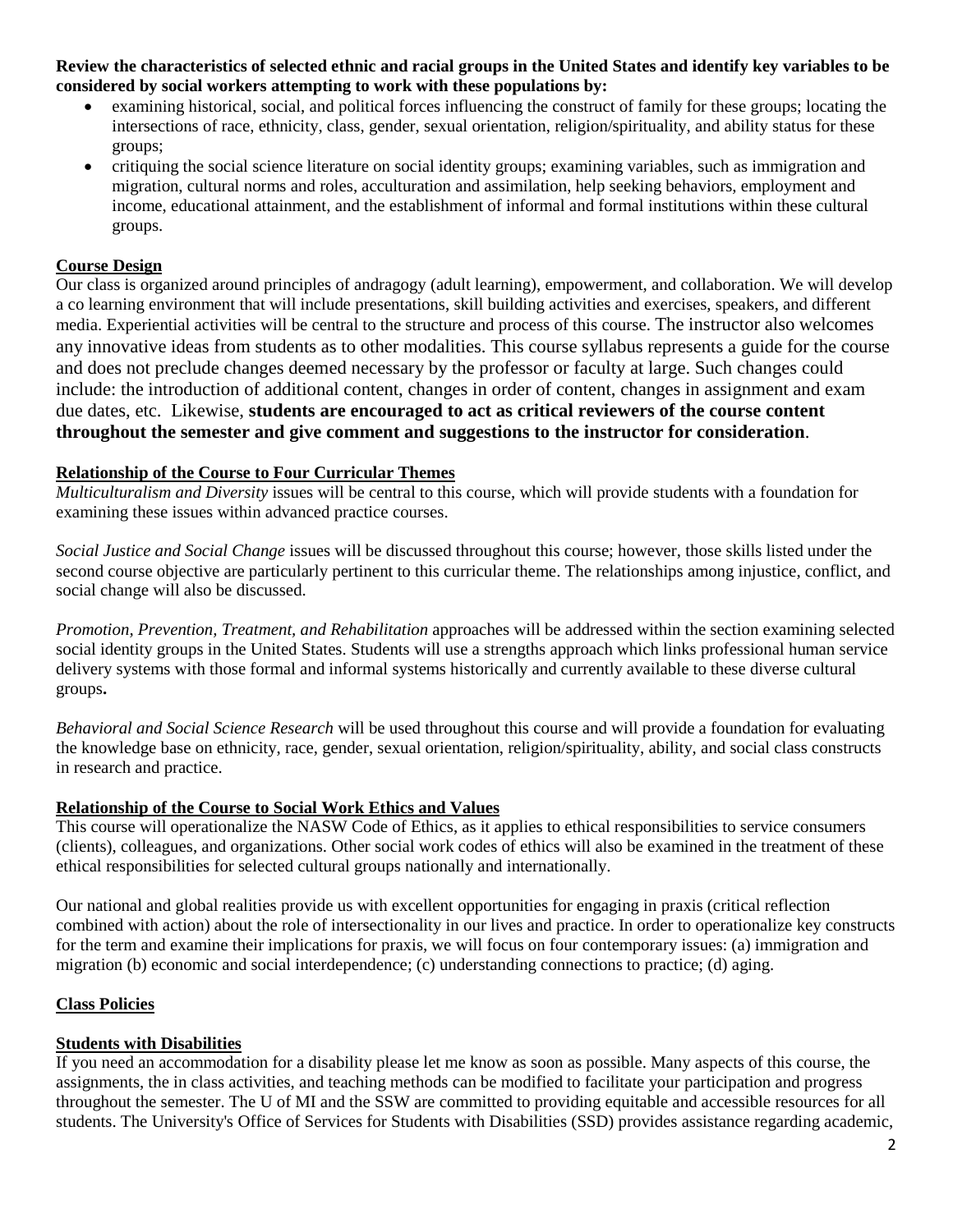economic, social, and recreational activities for students who have documented disabilities. Students must register with SSD to be eligible for services. If you disclose your disability, I will (to the extent permitted by law) treat that information as private and confidential. For more information and resources, please contact the Services for Students with Disabilities office at G664 Haven Hall, 505 South State Street; (734) 763-3000; TDD: (734) 615-4461; VP: (734) 619-6661; Fax: (734) 936-3947. [ssdoffice@umich.edu](mailto:ssdoffice@umich.edu)

# **Health and Wellness Services/Self and Group Care**

The course topics and materials have the potential to elicit distress, anxiety, and other strong reactions. While these reactions are common and natural, they may be intense and may interfere with your personal and academic life. It is important to recognize your reactions (in other words, do not deny them, but explore and develop ways to process them). We as a group will acknowledge and address our reactions through class discussions, reflective writings and other means. I hope we can create a mutually supportive learning environment for all of us in the class. If you experience a persistent and increasing sense of distress, anxiety, or trauma, it is important to seek assistance. The following are some of the resources available on and off campus:

The SSW Office of Student Services offers health and wellness services. Contact Lauren Davis (laurdavi@umich.edu) or Nyshourn Price Reed (ndp@umich.edu); 734-936‐0961; room 1748 SSW. [http://ssw.umich.edu/contact/oss.html.](http://ssw.umich.edu/contact/oss.html) This includes the need for advocacy and referral to University or community resources, financial resources or counseling. Also contact Health and Wellness using ssw.wellness@umich.edu. The MSW student Guide to Health and Wellness can be found at [http://www.ssw.umich.edu/current/Health\\_Wellness\\_Guide.pdf](http://www.ssw.umich.edu/current/Health_Wellness_Guide.pdf) 

Wellness Zone: A place to just drop in and relax, by yourself, or with others. To use the massage chairs, to take a nap in a safe place, to use the 'sun lamp', to study with others, to play an Xbox game, or to just "be". <https://caps.umich.edu/mental-health>

UM Counseling and Psychological Services (CAPS). 734-764-8312; [http://www.umich.edu/~caps/](http://www.umich.edu/%7Ecaps/)

UM Medical Center Psychiatric Emergency Services. 734- 996-4747; 734-936-5900 (Crisis phone service, 24 hour/7 days);<http://www.psych.med.umich.edu/pes/>

UM Sexual Assault Prevention & Awareness Center (SAPAC). 734-998-9368, 734-936-3333 (Crisis line); 800-649-3777 (MRC); [http://www.umich.edu/~sapac/](http://www.umich.edu/%7Esapac/)

UM Center for Education of Women. 734-764-6005; [http://www.umich.edu/~cew/](http://www.umich.edu/%7Ecew/)

# **Dependent Care Resources**

For students with child or parenting/elder care responsibilities, feel free to consult the Students with Children website http://www.studentswithchildren.umich.edu. This site is dedicated to the needs of students who juggle parenting/elder care, study, and work. Resources include child care, financial assistance, social support, housing, and health care information. The website was created by the former Committee on Student Parent Issues (COSPI). For additional information on work/life support please also visit the Work/Life Resource Center site

(http://www.hr.umich.edu/worklife/) and the UM Child Care gateway [http://www.hr.umich.edu/childcare/.](http://www.hr.umich.edu/childcare/)

# **Religious Holidays**

Although the University of Michigan, as an institution, does not observe religious holidays, it has long been the University's policy that every reasonable effort should be made to help students avoid negative academic consequences when their religious obligations conflict with academic requirements. Absence from classes or examinations for religious reasons does not relieve students from responsibility for any part of the course work required during the period of absence. Students who expect to miss classes, examinations, or other assignments as a consequence of their religious observance shall be provided with a reasonable alternative opportunity to complete such academic responsibilities. It is the obligation of students to provide faculty with reasonable notice of the dates of religious holidays on which they will be absent. Such notice must be given by the drop/add deadline of the given term. Students who are absent on days of examinations or class assignments shall be offered an opportunity to make up the work, without penalty, unless it can be demonstrated that a make-up opportunity would interfere unreasonably with the delivery of the course. Should disagreement arise over any aspect of this policy, the parties involved should contact the Department Chair, the Dean of the School, or the Ombudsperson. Final appeals will be resolved by the provost.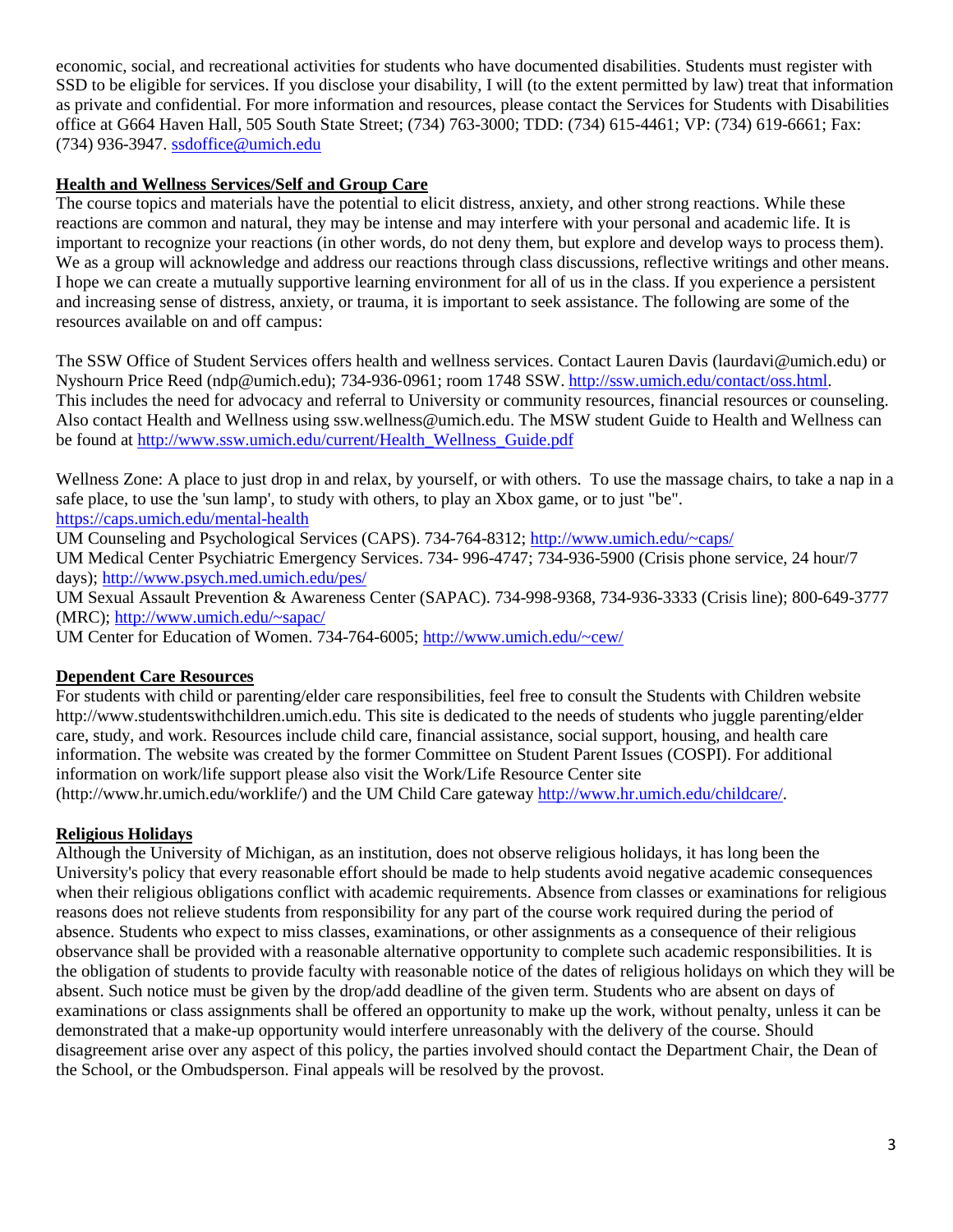# **Intellectual Honesty and Plagiarism**

Be familiar with and abide by the School of Social Work's standards regarding intellectual honesty and plagiarism. These can be found in the MSW Student Handbook. These are taken fro[m http://www.ssw.umich.edu/studentGuide/2007/](http://www.ssw.umich.edu/studentGuide/2007/) Student Code of Academic and Professional Conduct.

#### **Campus Commitment and "Expect Respect" Campaign**

A respectful, supportive, and welcoming environment are necessary for student learning. The U of MI has developed this campaign as a University wide educational program that "provides clear definitions of discrimination and harassment prohibited by University policy, as well as contact information for University resources and ways to report concerns. Its goal is to contribute to an environment of civility and respect in which all members of the University community can work and learn." For more information read [http://hr.umich.edu/oie/cc/index.html.](http://hr.umich.edu/oie/cc/index.html) Please contact me if you have any concerns about these issues as they relate to our class or your experience at the UM in general.

# **Required Text**

Marsiglia, F. & Kulis, S. (2015). Diversity, oppression, and change: Culturally grounded social work. Chicago: Lyceum Books (Note: if you choose to use an older edition, please see Jeff)

## **Other Readings**

Articles and chapters are listed as readings for each week. They are in the "Files" tab in Canvas. All readings in **BOLD** are required. Students should also read at least one additional reading each week from the list.

# **ASSIGNMENTS**

## **Assignment 1: Class Attendance and Participation (10 points)**

Participation includes being present, on time, active, and prepared for class and group discussions and is a professional responsibility. Active discussion includes asking questions or providing critical perspectives on the readings. Reading the assigned materials prior to class is required. Two class absences without permission of instructor results in a point reduction at the end of the term. To make up a session find out from other students what was covered in the missed sessions and develop a make-up plan to be submitted via email for my approval. The plan should focus on the topic of the missed session, and should involve three or more hours of effort.

#### **Assignment 2: Inquiry Teams (25 points)**

You will be assigned to an inquiry team during the second week of class that will work together to present and lead the class discussion on the subject for one week during the term. Students will be assigned to these teams based on interests and background. Each presentation and discussion should be 60 minutes long. The presentation should draw on all of the week's assigned readings and can reflect material from previous sessions. The main purpose of the presentation and discussion is to generate questions and observations drawn from the readings and to link those observations to the topic for that session. One theme should be ways in which our own intersectionality alters an understanding of the subject matter. Recognize that the contemporary United States is part of a global village, and consider the ways in which the remedies you recommend may influence other parts of the world. These presentations will be evaluated by the instructor and students in the course. More information about this assignment will be posted on Canvas.

## **Assignment 3: Recording Assignment Part 1 (5 Points) Due 9/22/16**

Please interview yourself, using the questions found in the Resources/Assignments/Recording Assignment folder on Ctools. This is your personal interview and while it will be collected by the instructor, it will be heard only by you. You will need to bring a copy of your recording on a flash drive, labelled with your name, to the 3rd class session. No recordings will be accepted after that date. I will not listen to the recording, but will keep it and return it to you in the final class session.

## **Assignment 4: Arts in American Cultures (20 points) Due 11/3/16**

Cultural production through visual, performing, and literary arts can play a significant role in the life of individuals, families and communities. They can be a powerful way for expressing history, cultural identity, and building and mobilizing communities. The purpose of this paper is to explore how the arts can be an effective vehicle for expressing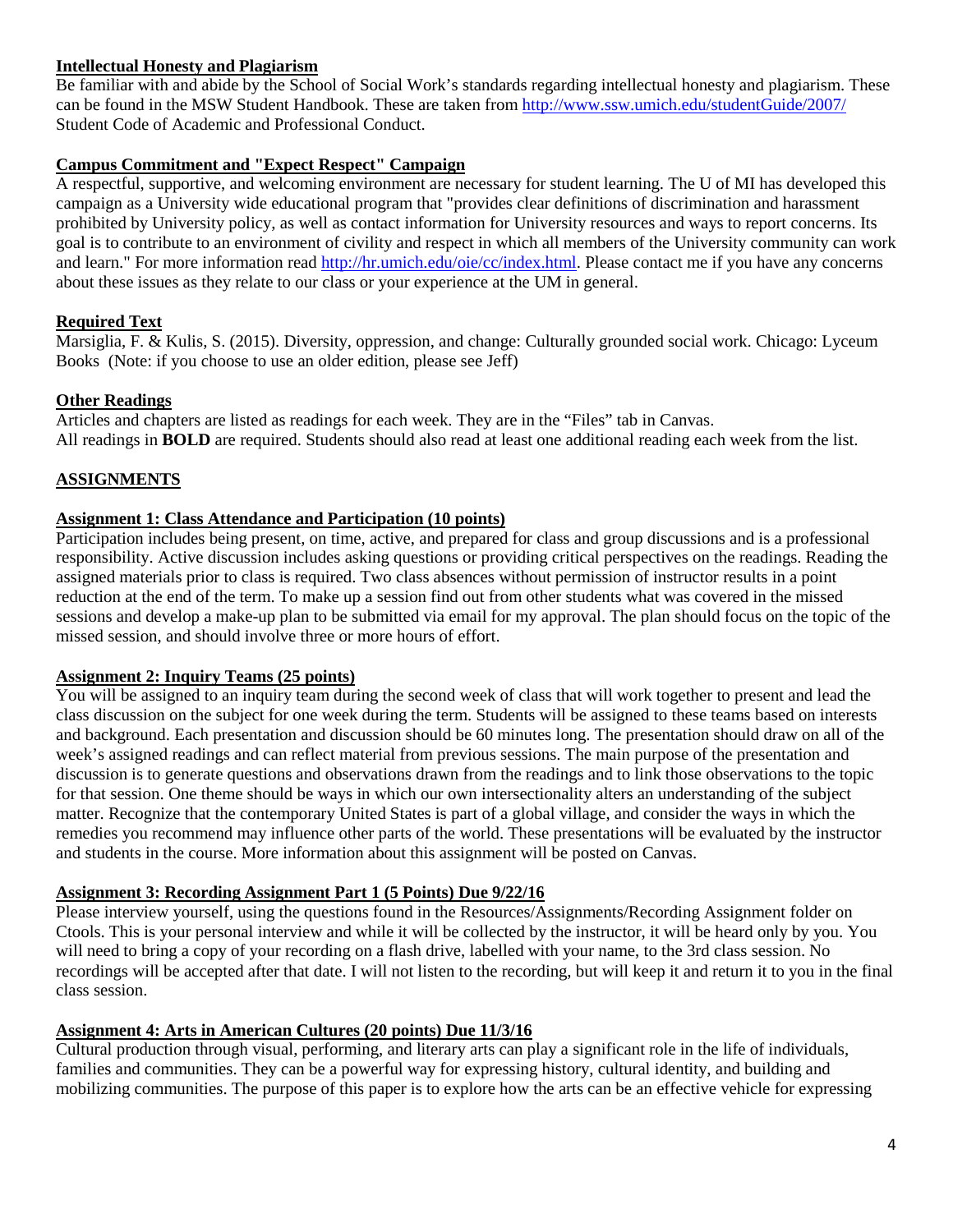and understanding one or more concepts from our course. More specific information on this assignment will be posted on Canvas. The final essay should be no more than 8 pages.

# **Assignment 5: American Cultures and our Practice (20 points) Due 12/1/16**

The focus of this assignment will be to assess and document how you can use the themes from this class to understand and work with a "case assignment" in your field placement. This "case" can be an individual, family, group, community, research, or policy project. More specific information on this assignment will be posted on Canvas. The final essay should be no more than 8 pages.

## **Assignment 6: Recording Assignment Part 2 (20 points) Due 12/15/16**

This assignment is designed to use praxis (critical reflection combined with action) as the primary method for describing how your own behavior throughout the semester (in the classroom and in your field placement) has promoted or inhibited your understanding of an aspect of culture you were unfamiliar with before the term began. You will receive a set of questions to guide this paper at the end of November. You will be asked to describe your personal struggles and accomplishments this term regarding this aspect and the ways in which they have been moderated by intersectionality. It will include your analysis of how specific information from at least two of the four topic areas discussed in depth this term might be incorporated in your practice. The final essay should be no more than 8 pages, double spaced, APA style.

## **Expectations for Papers**

All written assignments must be typed, double spaced, 12 point font (Times New Roman or Arial), one inch margins, have page numbers, and be edited for spelling and grammatical errors. Written assignments will be evaluated on both content and style. In particular, your demonstrated ability to apply and integrate course material is one aspect of the evaluation process and the other centers on professional writing (i.e., coherent, concise, comprehensive, and correct spelling, grammar, punctuation, sentence construction, paragraph construction and referencing). All assignments other than the primary recording must be submitted on Canvas.

## Use APA style for references: <https://owl.english.purdue.edu/owl/resource/560/01/>

Be conscious of the methods for citing references so that inadvertent plagiarism does not occur. If you didn't initially complete the analysis or write it, then a work should be cited. A fully credited assignment will critically and succinctly cover all of the points in the original assignment description, use course, or other readings, to demonstrate an understanding of the main issues, and include personal reflections on the integration of this material in professional social work practice. If you have concerns papers see me at least one week before due dates. In fairness to other students, papers cannot be rewritten for a higher grade except when the initial grade is C or below. In that case the paper can be rewritten and the grade will be the average of the first and second paper. I am available to meet with you to discuss your papers and to suggest ways to strengthen your work. The page limit will be enforced so choose your words carefully.

| <b>Grading</b>                            | <b>Points</b> |
|-------------------------------------------|---------------|
| 1) Classroom Attendance and Participation | 10            |
| 2) Inquiry Teams                          | $25$ (Team)   |
| 3) Recording Assignment Part 1            | 5             |
| 4) Arts in American Cultures              | 20            |
| 5) American Culture and our Practice      | 20            |
| 6) Recording Assignment Part 2            | 20            |
| <b>Total</b>                              | 100 points    |

#### **Grading Criteria**

Grades are earned by successfully completing the work on the assignments and by attending and participating in each class. A 100 point system is used. At the end of the term, the points earned for each assignment will be translated into letter grades according to the following formula.

| $100+$ |  |  |  |
|--------|--|--|--|
|--------|--|--|--|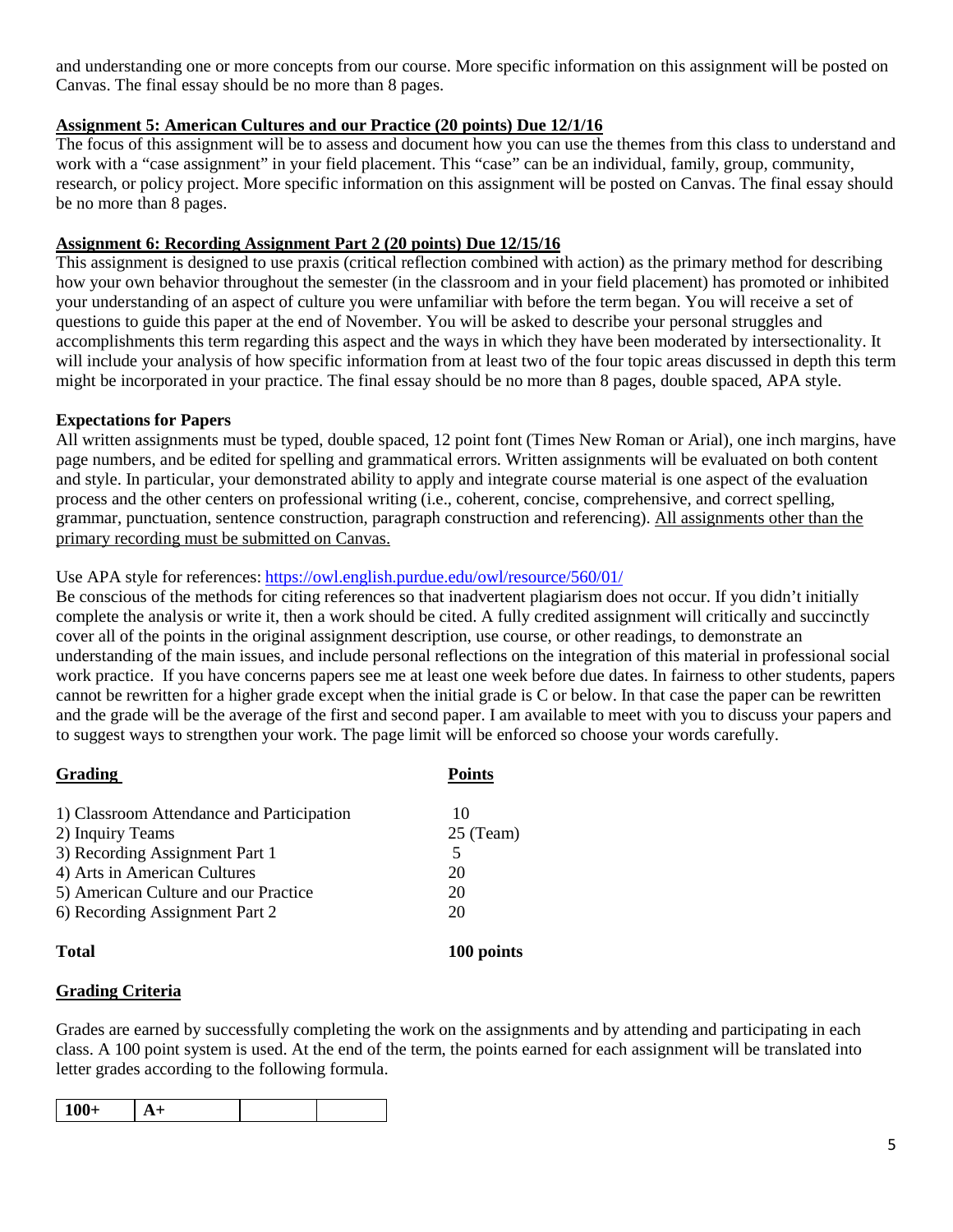| 97-99 | A  | 82-86 | <b>B-</b> |
|-------|----|-------|-----------|
| 92-96 | А- | 80-81 | $C+$      |
| 90-91 | B+ | 77-79 | C         |
| 87-89 | в  | 72-76 | $C-$      |

Letter grades from "A" through "E" are given for class performance. "A" grades are given for exceptional individual performance and mastery of the material. The use of "A+", "A", and "A-" distinguishes the degree of superiority. "B" grades are given to students who demonstrate mastery of the material. "B+" is used for students who perform just above the mastery level but not in an exceptional manner. "B-" is used for students just below the mastery level. "C" grades are given when mastery of the material is minimal. A "C-" is the lowest grade which carries credit. "D" grades indicate deficiency and carry no credit. "E" grades indicate failure and carry no credit

## **A Note on the Learning Environment**

While all of us come to this course with various experiences, skill sets, and values, it is important that we respect diverse opinions and perspectives. The class is designed as a co-learning environment and one where class members are encouraged to try new skills and take risks. Your contribution as a "teacher and a learner" in the class will enhance the learning for all class members. *Classroom Discussion:* Listen respectfully without interrupting, respect one another's views, criticize ideas not individuals or people, commit to learning- not debating, avoid blame and speculation, and avoid inflammatory language.

#### **Getting Started**

Look over the schedule for each class. These: (1) provide details of the content areas to be covered; (2) specify the readings to be done in advance of the session; (3) indicate which tools or problem solving activities are to be included. Also look over the course objectives and brief descriptions of written/graded assignments.

# **COURSE SCHEDULE**

**1) 9/8/16**

Topic: Beginnings

Activities:

"Getting to Know You:" Introductions

Hopes and fears: What do we want to learn?

Review syllabus and course requirements

Readings: Syllabus

Assignment: Complete introductory survey and email Jeff by 9/12/2016

#### **2) 9/15/16**

Topic: Defining Our terms/Who are we? Theories and Conceptual Frameworks

Activities:

Cultural values in U.S. society

Power and oppression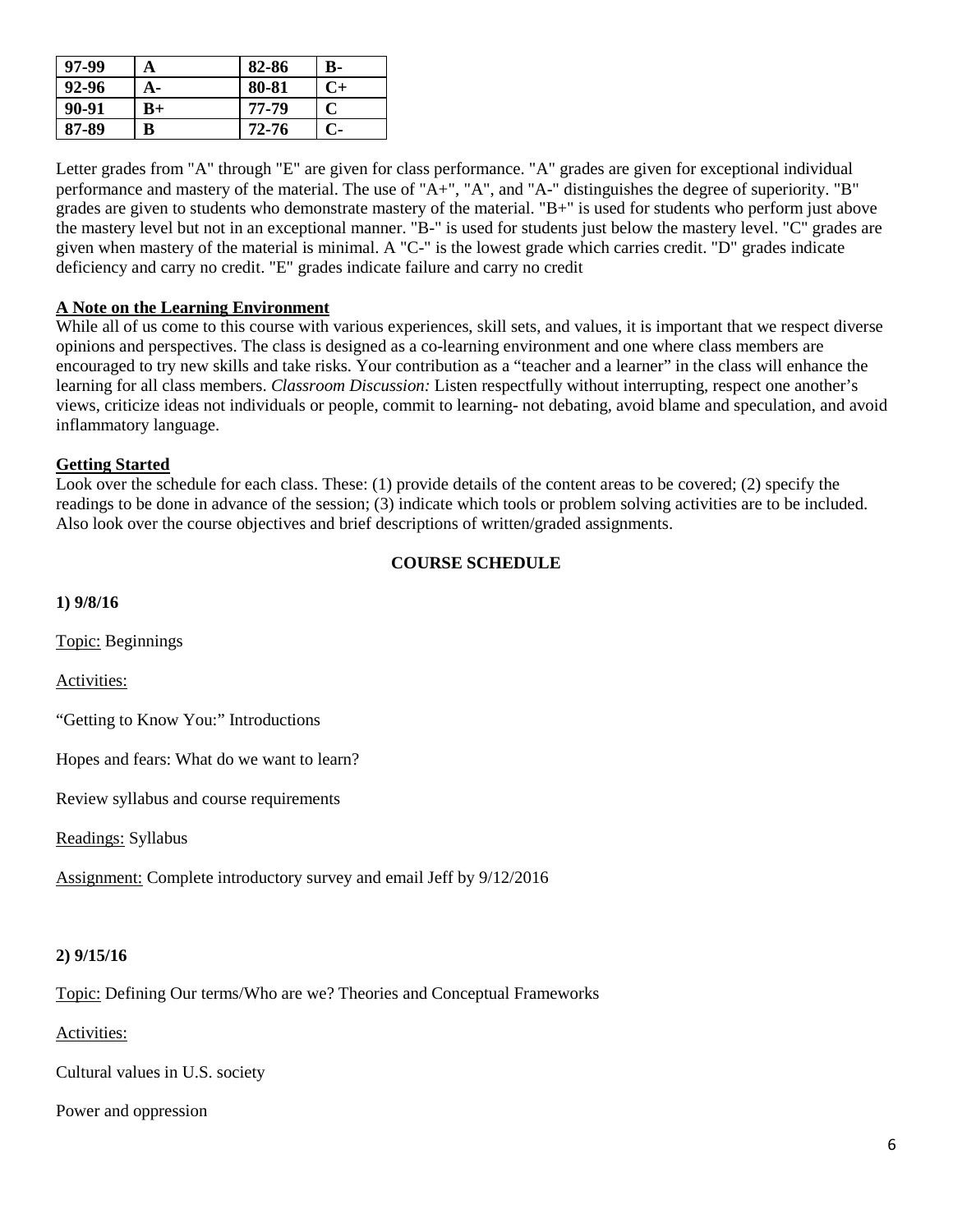What is identity?

Multilevel frameworks

Establish Inquiry Groups

# Readings:

# **Marsiglia & Kulis, Chapters 1 & 2**

**DuBois, W.E.B. (1903).** *The Souls of Black Folk***. Ch 1. "Of Our Spiritual Strivings"** (optional: Ch. 14 "Sorrow Songs" and "The Afterthought")

**Prilleltensky, I. (2008). The role of power in wellness, oppression, and liberation: The promise of psychopolitical validity.** *Journal of Community Psychology, 36***(2), 116**‐**136.**

**Young. I. M. (2000). Five faces of oppression. In M. Adams (ed) Readings for diversity and social justice. New York: Routledge.**

**Webb, S. A. (2009). Against difference and diversity in social work: The case of human rights.** *International Journal of Social Welfare, 18***(3), 307 316.**

# **Davis, P. (1989). Law as micro aggression. Yale Law Review, 98 (8), 1559**‐**1577.**

Downey, D. (1999). From Americanization to multiculturalism: political symbols and struggles for cultural diversity in twentieth century American race relations. *Sociological Perspectives, 42* (2), 249‐278.

Simmons, C. S., Diaz, L., Jackson, V., & Takahashi, R. (2008). NASW cultural competence indicators: A new tool for the social work profession. *Journal of Ethnic and Cultural Diversity in Social Work, 17*(1), 4‐20

Megivern, D. Supposed to know better. In S. Anderson & V.A. Middleton (Eds.) Explorations in Privilege, Oppression and Diversity. Florence Kentucky: Cengage Learning.

# **3) 9/22/16**

**DUE: Assignment 3: First Recording Assignment-Bring your flash drive, of your 1st recording assignment, labelled with your name, to class.** 

Topic: Recognizing our past, present and future

Activities:

Process readings

Video: The House we Live In

Readings:

**Alexander, M. (2011). The New Jim Crow: Mass incarceration in the age of colorblindness. The New Press, New York, NY. Chapters 1 and 5.** 

**Goldstein, A. (2008). On the Internal Border: Colonial Difference, the Cold War, and the Locations of "Underdevelopment."** *Comparative Studies in Society and History***, 50(1): 26-56**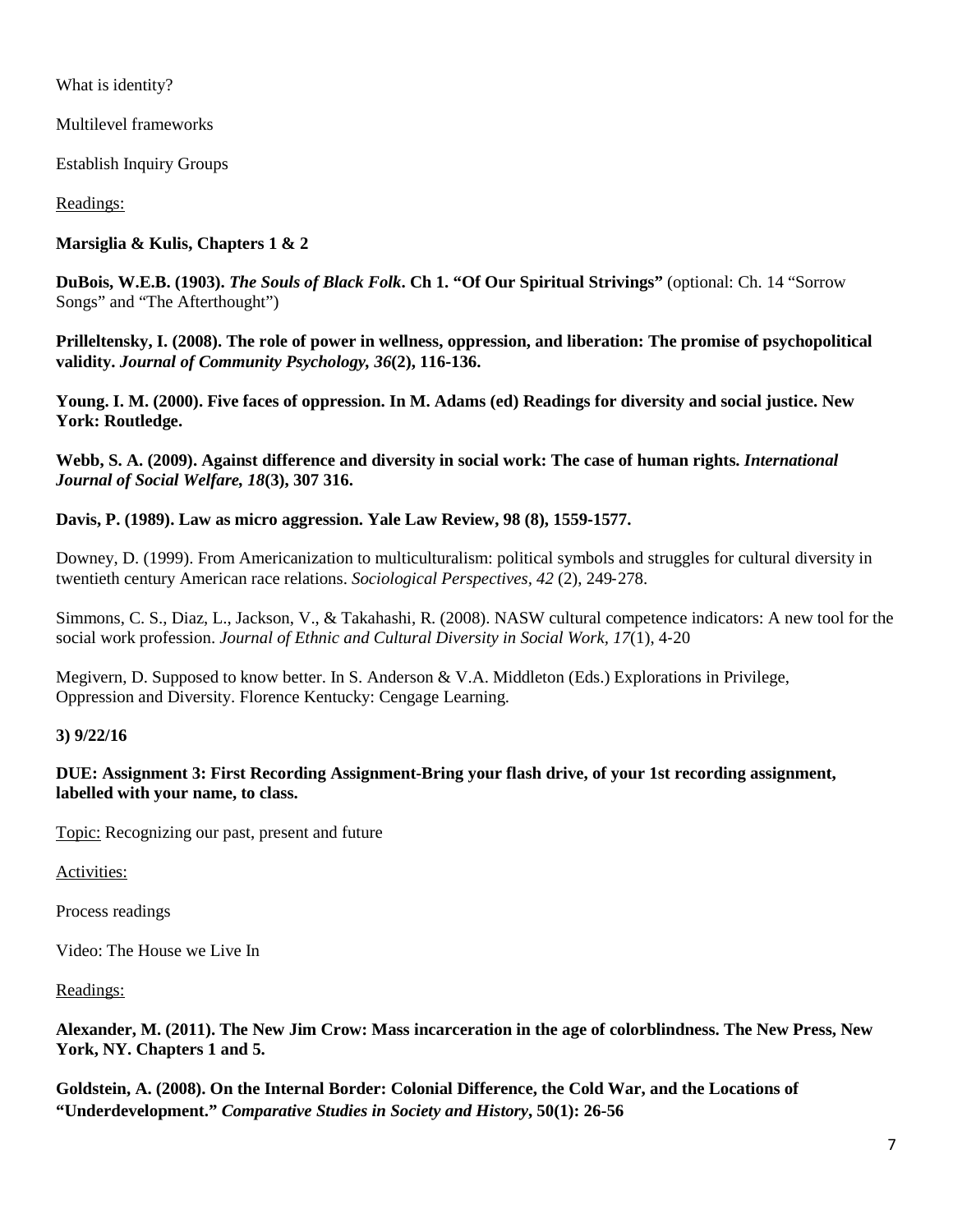#### **Olson, L. (2001). Freedoms Daughters: The unsung heroines of the Civil Rights Movement from 1830-1970. Touchstone, New York, NY.**

Applied Research Center (ARC) And The Arcus Foundation (2010). Better Together: Research Findings on the Relationship between Racial Justice Organizations and LGBT Communities. September. Movement Advancement Project, Family Equality Council and Center for American Progress.

#### **4) 9/29/16**

Topic: Intersectionality and Identity

Activities:

The role of micro-aggressions in understanding U.S. contemporary cultures

The arts in contemporary cultures

Exercises on identity and intersectionality

#### Readings:

**Marsiglia & Kulis, chapters 3, 4 & 5.**

**Choo, H. and Feree, M. (2010). Practicing intersectionality in sociological research: A critical analysis of inclusions, interactions and institutions in the study of inequalities.** *Sociological Theory, 28* **(2), 129**‐**149.**

**Fraser, N. (1995). From Redistribution to Recognition? Dilemmas of Justice in a "Post-Socialist" Age.** *New Left Review***, 212.** 

**Dhamoon, R. K. (2011). Considerations on mainstreaming intersectionality.** *Political Research Quarterly, 64,* **(1), 230- 243.**

**Hulko, w. (2009). The time and context contingent nature of intersectionality and interlocking oppressions.** *Affilia* **(24), 44.**

Guitierrez, L. & Creekmore, M. (2008). Cultural Institutions and the Arts in Mizrahi, T. & Davis, L. (Eds) Encyclopedia of Social Work. New York: Oxford Press

Sue, D. W., et al. (2007). Racial micro-aggressions in everyday life. *American Psychologist, 62* (4), 271-286.

Graham, M. and Schiele, J. (2010) 'Equality of oppressions and anti-discriminatory models in social work: Reflections from the USA and UK', *European Journal of Social Work, 13,* (2), 231-244.

Lloyd, S. A., Few, A. L., & Allen, K. A. (2007). Feminist theory, methods, and praxis in family studies. *Journal of Family Issues, 28,* 447‐451.

# **5) 10/6/16**

Topic: Citizenship, Immigration, and the Colonial Present

Activities:

Social oppression model

# Readings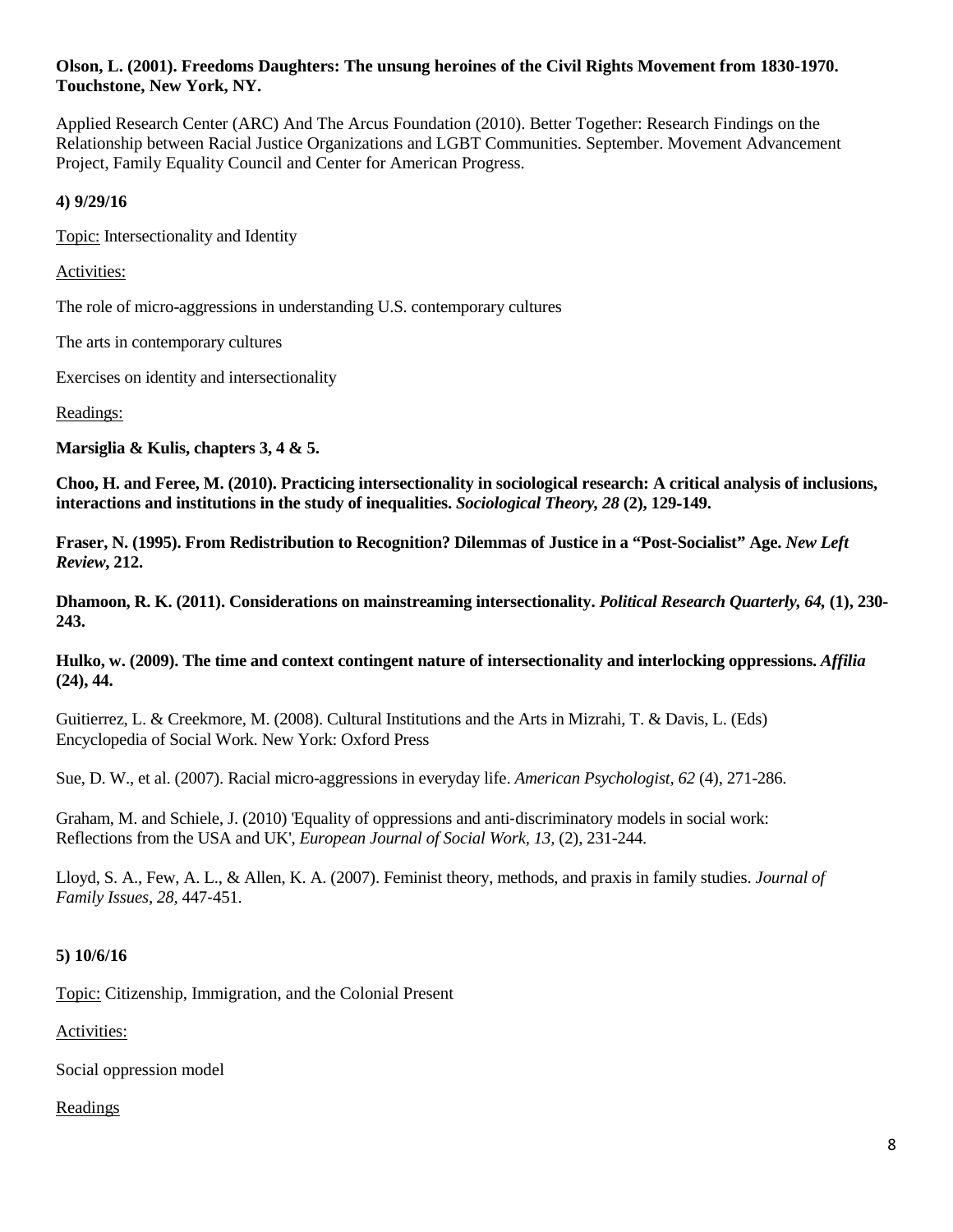**Reisch, M. (2010). The democratic promise: The impact of German Jewish immigration on social work in the United States.** 

**Sakamoto, I. (2007). A critical examination of immigrant acculturation: Toward an anti-oppressive social work model with immigrant adults in a pluralistic society.** *British Journal of Social Work, 37,* **515–535.**

**Walia, H. (2013). Undoing Boarder Imperialism. AK Press.**

**Goldstein, A. (2008). Where the nation takes place: Proprietary Regimes, Anti-Statism, and US Settler Colonialism.** *South Atlantic Quarterly***, 107: 833-861**

Gibbons, A. (2011). Changing the discourse on immigrants, culture, race and ethnicity among family scholars.

U.S. House of Representatives (1921). Immigration Restrictions 1921.

Ives, N., Sinha, J., Cnaan, R. (2010). Who is welcoming the stranger? Exploring faith based service provision to refugees in Philadelphia*. Journal of Religion & Spirituality in Social Work Social Thought, 29* (1), 71-89.

Pitt, R. & Marsiglia, F. F. (2000). Like oil floating in water: The narrative of an undocumented worker. *Reflections, 6*(4) 18-23.

Mata, A. & Herrerías, C. (2003). Immigrant bashing and nativist political movements, pgs. 137-172.

**Tumlin, K., Joachin, L., Natajan, R. (2009). A broken system: Confidential reports reveal failures in U.S. immigrant detention centers. Los Angeles, CA. National Immigration Rights Center. (\*\*only Executive Summary, Introduction, and Recommendations are required\*\*)**

**Asadian, C. (2012). Analysis: Undocumented immigrants losing fight to keep children who are U.S. citizens. AnnArbor.com, April 15.** 

**Fernandez, M. (2012). Base serves as home for children caught at the border.** *New York Times, April 28,* **2012.**

**6) 10/13/16**

Topic: Gender

Activities:

TBD

Readings:

**Marsiglia & Kulis, Chapter 8.**

**McPhail, B. (2004). Questioning gender and sexuality binaries: What queer theorists, transgendered individuals, and sex researchers can teach social work.** *Journal of Gay & Lesbian Social Services, 17***(1), 3-21.**

**Pfeffer, C. (2010). "Women's work"? Women partners of transgender men doing housework and emotion work.**  *Journal of Marriage and Family, 72* **(February), 165-183.**

McKerl, M. (2007). Multiculturalism, gender and violence: Multiculturalism—is it bad for women? *Culture and Religion, 8*(2), 187-217.

Calhoun, A. (2012). The criminalization of bad mothers. *The New York Times, April 12, 2012.*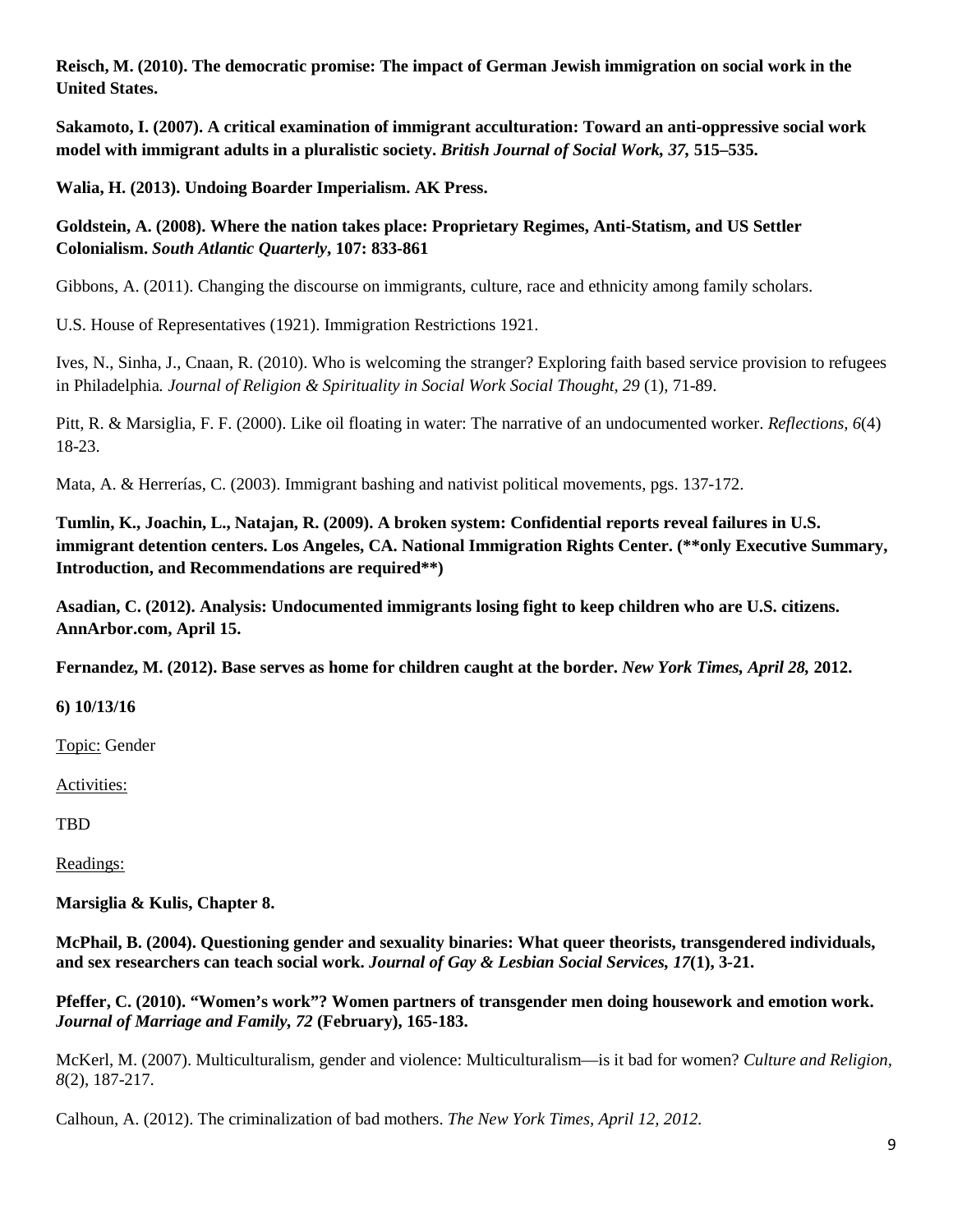Kulis, S., Marsiglia, F.F., & Hecht, M.L. (2002). Gender labels and gender identities as predictors of drug use among ethnically diverse middle school students. *Youth and Society, 33* (3), 442-475.

## **7) 10/20/16**

Topic: Racial/Ethnic/Multi-Racial?

Activities:

"whiteness" as a social construct in the U.S.

Levels of power and privilege

Confounds of race and class, ethnicity and class

Readings

**Marsiglia & Kulis, Chapter 7.**

**Gordon, L. (2010) Who is white?** *New York Times, March 28th.*

**Sleeter, C. E. (2011). Becoming white: Reinterpreting a family story by putting race back into the picture.** *Race Ethnicity and Education, 14* **(4), 421-433.**

**Barrios, P. & Marcia E. (2002). Living in a bicultural world and finding the way home: Native women's stories.** *Affilia, 17***(2), 206-228.**

**Schmitz, D. (2010) Developing an awareness of white privilege.** *Reflections: Narratives of Professional Helping, 18(1) Winter, 15-20***.** 

Sue, D. et al. (2010). White identity development in a multicultural age. *Reflections: Narratives of Professional Helping 18*(1), 21-30.

Saulny, S. (2011). Black? White? Asian? More young Americans choose all of the above. *New York Times, Jan 29.*

#### **8) 10/27/16**

Topic: "Dis"Ability

Activities:

Social Security Disability and Supplemental Security Income

The role of attorneys and social work professionals

We are all temporarily abled

Differences among "dis" abilities.

How "dis"ability impacts the individual, family, group, community, societal and international level.

National and international responses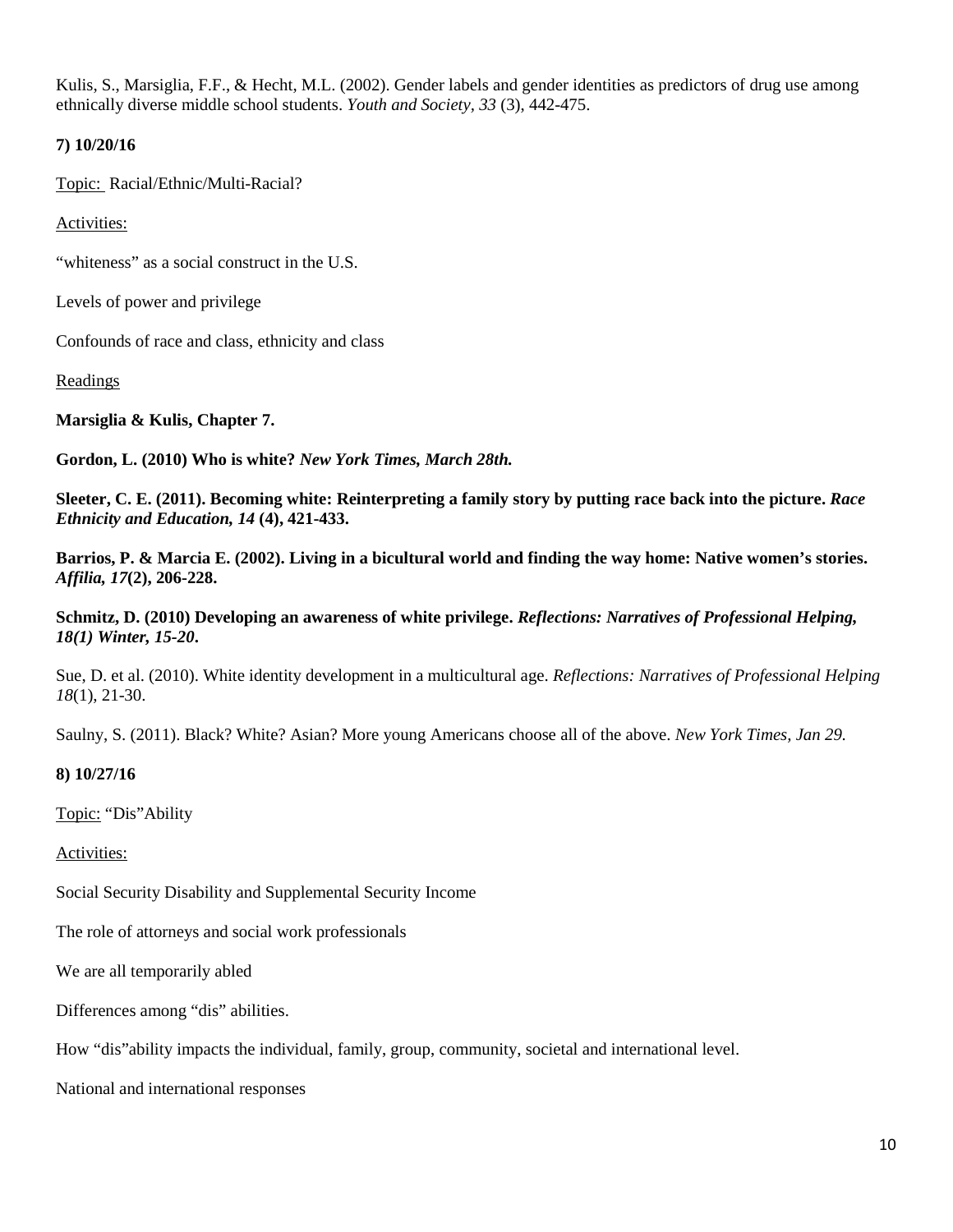## Readings:

**O'Brien, Gerald V., Bundy, Meghan E. (2009) Reaching Beyond the Moron: Eugenic Control of Secondary Disability Groups.** *Journal of Sociology & Social Welfare 36,* **153-172.**

**Atlas, M. & Selke, D. (2003). Disabilities as a dimension of diversity: Learning to access a unique pool of talent.** *Workforce Diversity Reader,* **73-86.**

**Ralph, Laurence. (2012). What Wounds Enable: The Politics of Disability and Violence in Chicago.** *Disabilities Studies Quarterly***, 32(3).** 

**Gilson, S., Cramer, E., DePoy. D. (2001). Redefining abuse of women with disabilities: A paradox of limitation and expansion.** *Affilia, 16* **(2) (220-236).**

**Meldrum, B.K. (1999). Bringing the darkness into light: A disability rights struggle.** *Reflections, 5***(4), 33-41.**

Kors, J. (2010). Disposable soldiers: How the Pentagon is cheating wounded vets. *The Nation, April, 11-18.*

Allison, C. E. (1999). Disability and diversity. *Reflections, 5*(4), 47-52.

Social Security Online: Disability Programs.<http://www.ssa.gov/disability/>

## **9) 11/3/16**

## **DUE-Assignment 4: Arts in American Cultures**

Topic: Class and Poverty

Activities:

Arts in US Culture mini-symposium

Capitalism, Rights, and the (Post-)Welfare State

Readings:

**Marsiglia & Kulis, chapter 6**

**Abramovitz, M. (2001). Everyone is still on welfare: The role of redistribution in social policy.** *Social Work, 46* **(4), 297-308.**

**Domhoff, G. William (2010). Who rules America? Santa Cruz, CA: University of California Department of Sociology.**

**DeParle, J. (2012). Harder for Americans to rise from lower rungs.** *New York Times. January 4.*

**Gertner, J. (2006). What is a living wage?** *New York Times, January 15.*

**Parrish (2006) The Measure of Meritocracy. Dollars and Sense.**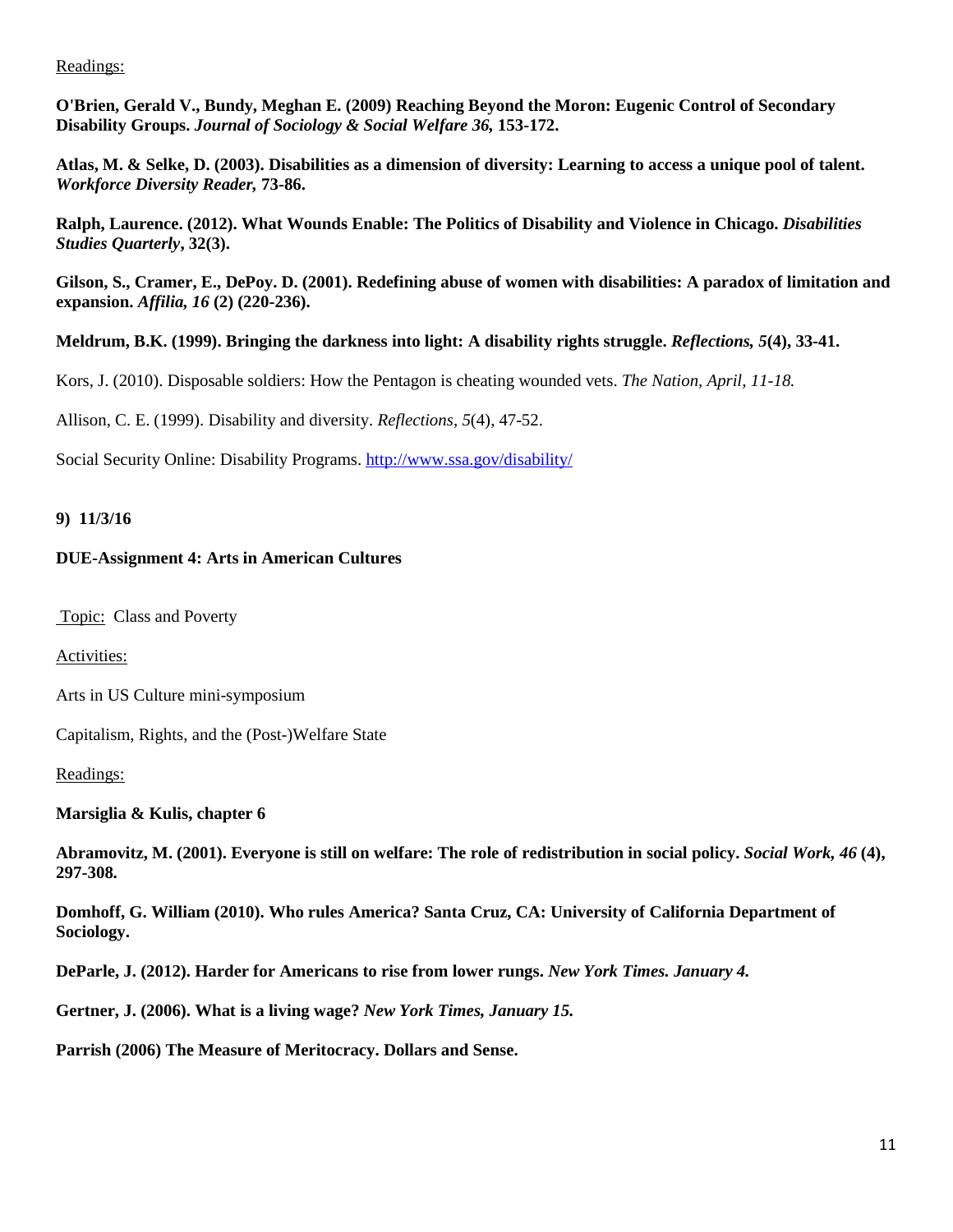## **10) 11/10/16**

Topic: LGBTQQ2-S Communities

Activities:

TBD

Readings:

**Marsiglia & Kulis, Chapter 9.**

**Nagoshi, J. L., Adams, K. A., Terrell, H. K., Hill, E. D., Brzuzy, S., & Nagoshi, C. T. (2008). Gender differences in correlates of homophobia and transphobia.** *Sex Roles, 59,* **521-531.**

**O'Neill, B. (2002). ". . . We Didn't Connect at All . . .": The Experiences of a Gay Client.** *Journal of Gay & Lesbian Social Services, 14,* **75-91.**

**Woodford, M. R., Krentzman, A. R., & Gattis, M. N. (2012). Alcohol and drug use among sexual minority college students and their heterosexual counterparts: the effects of experiencing and witnessing incivility and hostility on campus.** *Substance Abuse and Rehabilitation***,** *3***, 11-23.**

Grant, J., Mottet, L., Tanis, J., Harrison, J., Herman, Keisling, H., Keisling, M. . Injustice at Every Turn: A Report of the National Transgender Discrimination Survey. Washington: National Center for Transgender Equality and National Gay and Lesbian Task Force, 2011, pp. 29, 2013, 178-181.

Movement Advancement Project, Family Equality Council and Center for American Progress (2011). All Children Matter: How Legal and Social Inequalities Hurt LGBT Families (Condensed Version). Denver, Colorado: October 2011.

LGBT Families of Color, Facts at a Glance. (January 2012).

# **11) 11/17/16**

Topic: Religion and spirituality

Activities:

Religiosity vs. Spirituality

Sources of strength, privilege, or oppression?

Dimensions of spiritual wellbeing

The role of rituals

Exercise: Judge your neighbor Readings:

**Berman, G. (2002). A spiritually sensitive social work response following a traumatic event.** *Reflections, 8* **(2), 14- 17.**

**Faiver, C., Ingersoll, E., O'Brien, E., McNally, C. (2001). Introduction. In Explorations in Counseling and Spirituality. Belmont, CA: Thomson Learning (1-17).**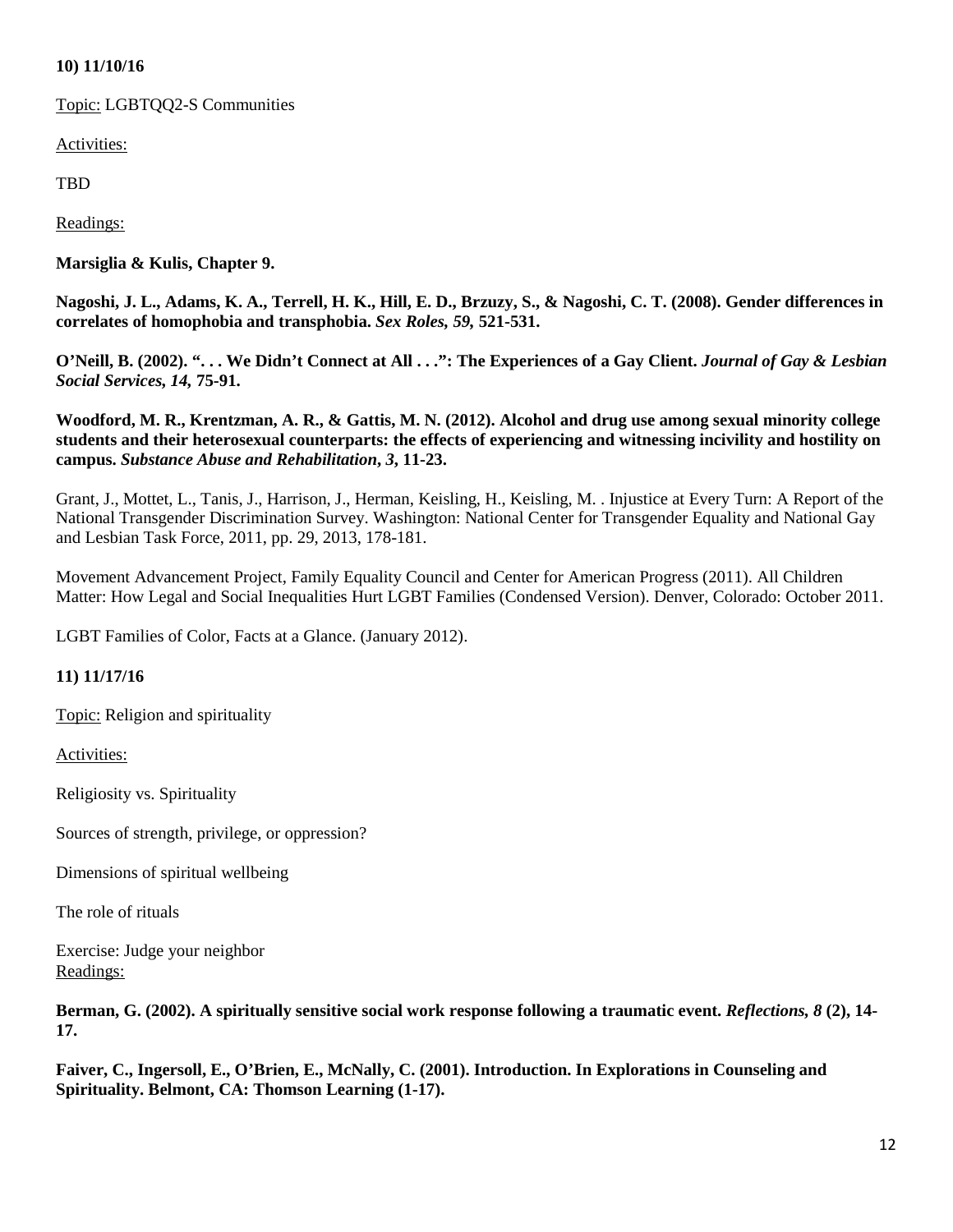# **Nadal, K., Issa, A., Griffin, K., Hamit, S., & Lyons, O. (2010). Religious micro aggressions in the United States. Mental health implications for religious minority groups, 287-312 (Chapter 13).**

Pew Forum on Religion & Public Life /U.S. Religious Landscape Survey <http://religions.pewforum.org/pdf/report2religiouslandscapestudykeyfindings.pdf>

Hodge, D. R. (2001). Spiritual assessment: A review of major qualitative methods and a new framework for assessing spirituality*. Social Work, 46*(3), 203.

**Balkin, R. S. Schlosser, L.Z., & Levitt, D. H. (2009). Religious identity and cultural diversity: Exploring the relationship between religious identity, sexism, homophobia, and multicultural competence.** *Journal of Counseling and Development, 87***(4), 420-427.**

Hodge, D. R. (2011). Using spiritual interventions in practice: Developing some guidelines from evidence-based practice. *Social Work 56*, 149-158.

# **Reese, D. (1999). Psychosocial and Spiritual Issues in death and dying: A view from Hong Kong.**

**12) 12/1/16**

Topic: Aging and Ageism

Activities:

Perspectives on aging in the U.S.

Privileges vs Rights

Autonomy and the social dynamics of home health-care workers

Readings:

**Nelson, T. D. (2005). Ageism: Prejudice against our feared future self.** *Journal of Social Issues, 61***(2), 207-221.**

**Lee, G. & Angel, R. (2010). Living arrangements and Supplemental Security Income use among elderly Asians and Hispanics in the United States: The role of nativity and citizenship.** *Journal of Ethnic and Migration Studies 28***(3), 553-563.** 

**Nystrom, N., & Jones, T. (2003). Community building with aging and older lesbians.** *American Journal of Community Psychology, 31***(3/4), 293-300.**

**Gross, J. (2007), Aging and gay and facing prejudice in twilight.** *New York Times, October 9.*

**Buch, E. (2013). Senses of Care: Embodying Inequality and Sustaining Personhood in the Home Care of Older Adults in Chicago.** *American Ethnologist***, 40(4): 637-650.** 

Haugebrook, S., Zgoba, K., Maschi, T., Morgen. K., Brown, D. (2010). Trauma, stress, health and mental health issues among ethnically diverse older adult prisoners. *Journal of Correctional Health Care, 16 (3),* 220-229.

Davidson, S. (2007). A longer better life: The new middle ages. *New York Times, May 6.*